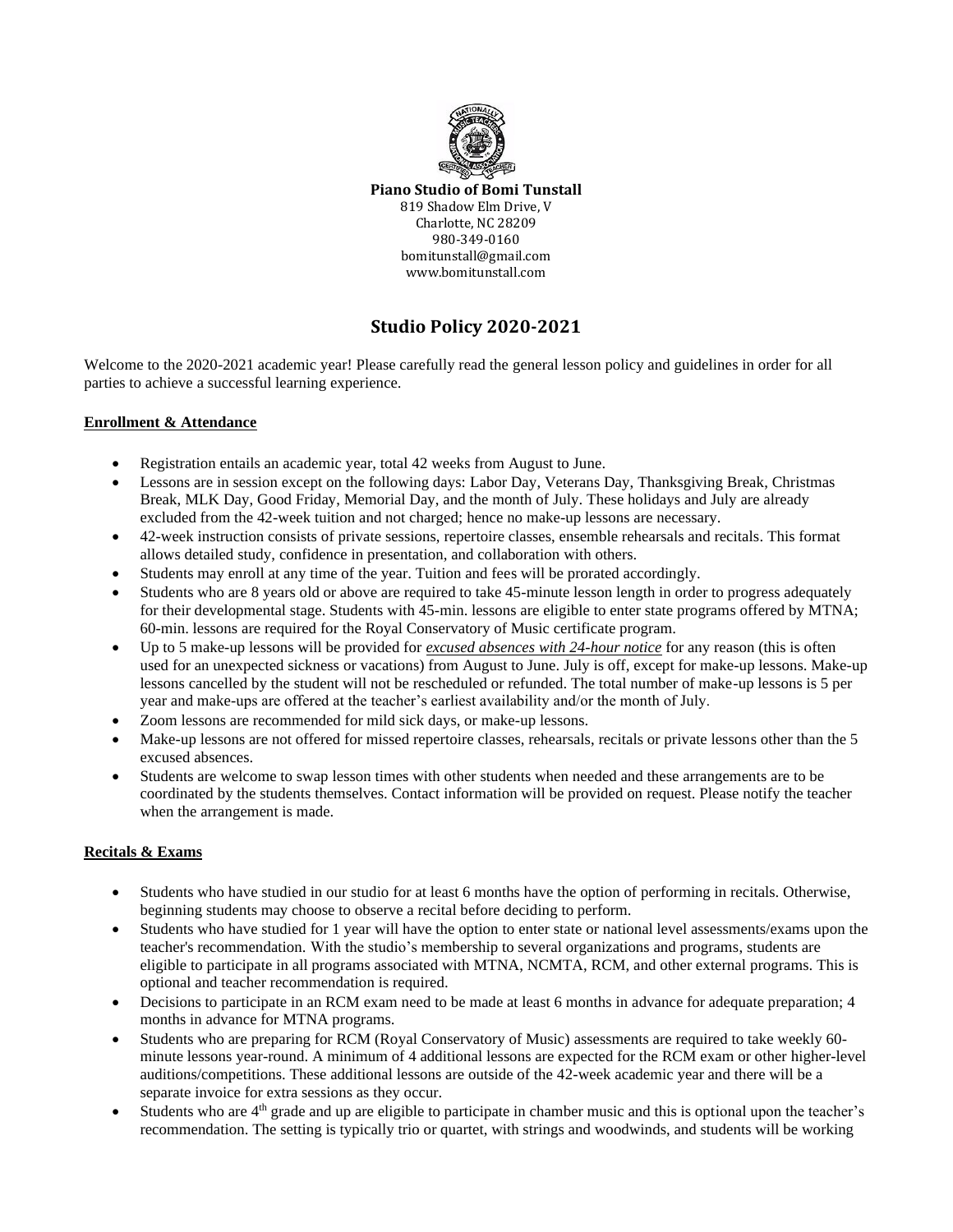with professional guest artists. Learning different aspects of ensemble skills and enjoyment collaborating with other instruments will be experienced. Fees for the artists and lesson times are separate.

# **Assignments & Daily Practice**

- Students are required to commit to good quality home practice consistently and daily.
- Minimum 15-30 minutes daily for beginners. 30-60 minutes for students enrolled in 45- & 60-minute lessons (varies depending on level). The teacher will determine an appropriate practice plan for each individual student.
- The best method for practicing is to split the practice session into small segments (e.g. 2 sessions of 15 min.). The quality (as opposed to quantity) of home practice is very important. Set a few specific goals for each practice session. Ex) work on precise rhythm and note reading for the first session; legato playing for the second.
- Students are highly recommended to practice on an acoustic piano. Beginning students may use a digital piano with weighted keys for the first year then move up to an acoustic piano.

# **Tuition & Fees**

- Tuition is based on one academic year, 42 weeks in total, from August to June. July is either off for family vacations or used for unfulfilled make-up lessons. The tuition is divided into 9 equal monthly installments or 2 equal semester payments. Each lesson is numbered, and students will receive an attendance summary at the end of the academic year. The standard distribution of 42 weeks of instruction is as follows; 37 Private lessons, 4 repertoire classes and ensemble rehearsals, and 1 recital.
- Please be reminded that tuition pays for more than your weekly lesson. Some inclusions are lesson planning, purchasing books, researching and entering educational opportunities and creating worksheets and arranging for solo and ensemble pieces, etc.
- Yearly Registration fee is \$50 per student (non-refundable). This fee covers editing times for performances, equipment maintenance, preparing recitals and booking recital venues, group lesson scheduling and planning, and administrative duties.
- Books and learning material deposit of \$100 is required at the time of the registration for each academic year. Please see details under "Books & Entry Fees."
- Payments are accepted via Venmo and personal check.
- An invoice will be sent each month and the monthly installment must be cleared by the  $1<sup>st</sup>$  of each month. For Venmo and personal checks, please send the payment 3-5 business days ahead of time so that the payment is cleared by the 1<sup>st</sup>. No lessons will be taught until tuition is paid and cleared.
- Costs for textbooks, entering exams/festivals/competitions, aural skills sessions, and chamber music participation are separate.
- The number of repertoire classes, ensemble rehearsals, and recitals may change.
- The studio reserves the right to dismiss a student for more than 3 late payments or a lack of progress.

#### **Books & Entry Fees**

- The yearly deposit of \$100 for books and learning materials is collected at the time of registration. The teacher will keep a record of the book orders. If there are any funds left at the end of the academic year, they will be refunded. If your order exceeds \$100, it will be invoiced. This depends on the student's advancement and level.
- Books and learning materials are ordered by the teacher and shipped to students directly from the online bookstores or publishers. This ensures the timely arrival for the lesson day and correct arrangement/edition/editor/publisher.
- All entry/registration fees to external programs (MTNA, RCM, etc.) are separate from the studio tuition and fees and it is the responsibility of students to register and pay all fees.

# **Communication**

• Regular contact with parents is expected, especially regarding home practicing and informing of special circumstances. Parents are encouraged to stop by the studio periodically to check in on the student's general progress. Regular check-ins are best not only to prevent accumulating or neglected concerns, but to remain in good standing with practice, behavior, scheduling, or special instructions. Additionally, this often reminds children that their piano lessons are supported by their parents, and they will appreciate this attention.